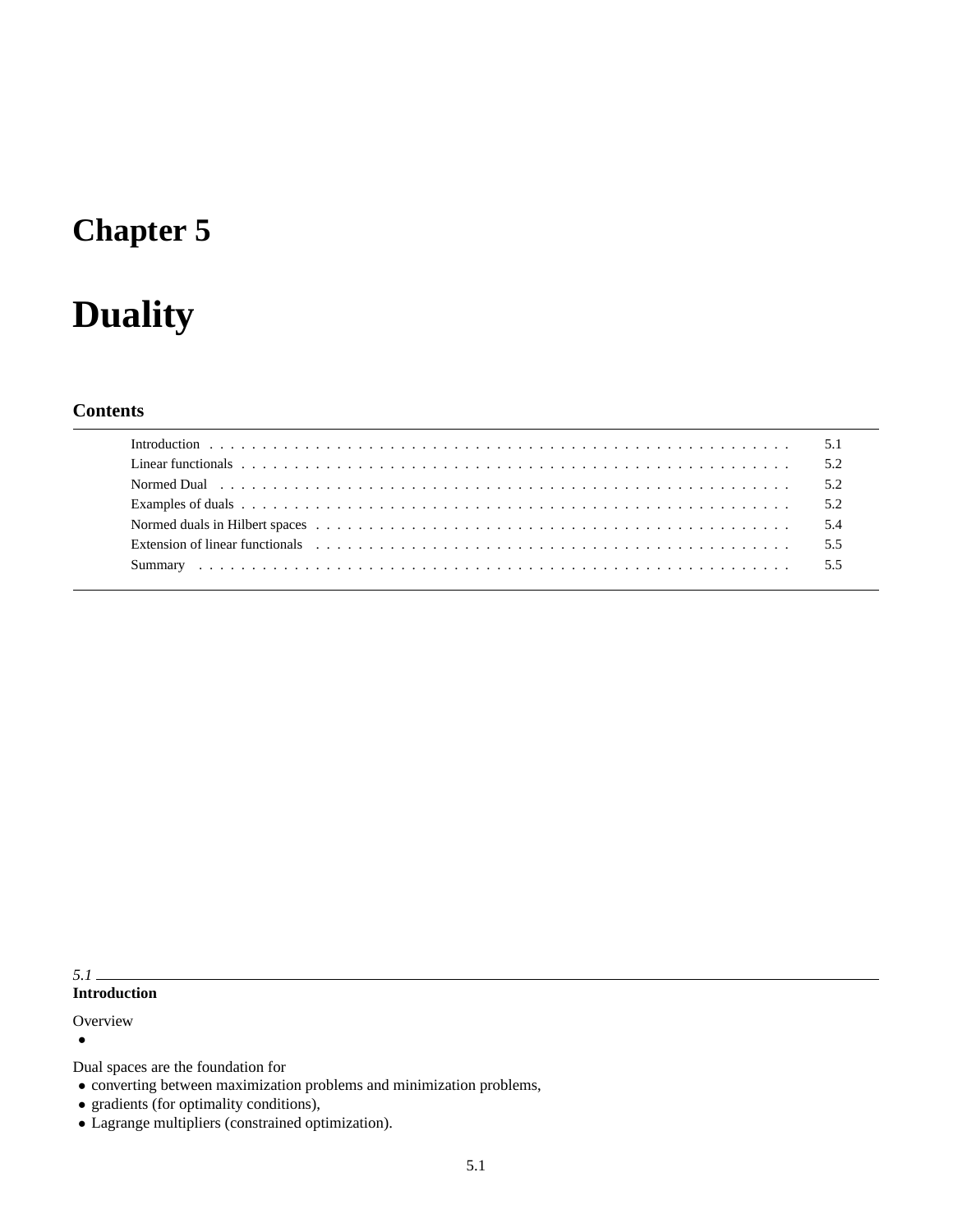#### *5.2*

#### **Linear functionals**

 $f: \mathcal{X} \to \mathcal{F}$  where X is a vector space over  $\mathcal{F} = \mathbb{R}$  or  $\mathcal{F} = \mathbb{C}$ .

However, Luenberger only considers real vector spaces and hence only real functionals.

When X is a normed space, we can discuss: continuity of f, boundedness of f, the (operator) norm of f, denoted  $||f||$ .

Example.  $\mathcal{X} = (C[0, 1], ||\cdot||_{\infty})$ , with  $f(x) = x(1/3)$ . This f is linear. Of course it is bounded too:

$$
|f(\boldsymbol{x})| = |x(1/3)| \leq \sup_{t \in [0,1]} |x(t)| = ||\boldsymbol{x}||_{\infty}.
$$

Considering  $x(t) = 1$  shows that  $|| f || = 1$ .

Example. In contrast, in  $\mathcal{X} = (C[0,1], \|\cdot\|_2)$  the same linear functional is unbounded! Because  $|f(x)| / \|x\|$  can be made arbitrarily large by choosing by choosing  $x(t)$  to be a sufficiently thin triangle function centered at  $1/3$ .

#### **Normed Dual**

 $B(\mathcal{X}, \mathbb{C})$  is the normed space of bounded linear functionals on a normed space  $\mathcal{X}$ .

**Definition.**  $B(\mathcal{X}, \mathbb{C})$  is called the **normed dual** of  $\mathcal{X}$  and is denoted  $\mathcal{X}^*$ .

**Theorem.** ? *is a Banach space.*

*Proof.* This follows directly from the fact that  $\mathbb C$  is complete, and, as shown in Ch. 6,  $B(\mathcal X, \mathcal Y)$  is complete if  $\mathcal Y$  is complete.  $\Box$ 

Note that the dual of a normed space is a space of linear functionals, which at first might seem like quite different entities. We will see that often they are not so different.

#### *5.3*

#### **Examples of duals**

Example. The normed dual of  $\mathbb{E}^n$ . What is the class of linear functionals on  $\mathbb{E}^n$ ?

Suppose  $f : \mathbb{E}^n \to \mathbb{R}$  is linear. Then define  $\alpha_i = f(e_i) \in \mathbb{R}$ , where  $e_i$  is the *i*th unit vector in  $\mathbb{R}^n$ . When  $\mathbf{x} = (a_1, \dots, a_n)$  then  $f(\mathbf{x}) = f(\sum_{i=1}^n a_i \mathbf{e}_i) = \sum_{i=1}^n a_i f(\mathbf{e}_i) = \sum_{i=1}^n a_i \alpha_i = \langle \mathbf{x}, \alpha \rangle$ , where  $\alpha \in \mathbb{R}^n$ . Furthermore, as shown previously,  $|| f || = \sqrt{\sum_{i=1}^{n} \alpha_i^2} = ||\boldsymbol{\alpha}||_2$ . So  $(\mathbb{E}^n)^* = \{f(\boldsymbol{x}) = \langle \boldsymbol{x}, \boldsymbol{\alpha} \rangle : \boldsymbol{\alpha} \in \mathbb{R}^n\}$ , with  $||\boldsymbol{f}|| = ||\boldsymbol{\alpha}||_2$ . Thus the normed dual of  $\mathbb{E}^n$  is "essentially"  $\mathbb{E}^n$  since f is determined by the coefficients  $\alpha \in \mathbb{E}^n$  and the norm of f is the 2-norm of  $\alpha$ .

To characterize "essentially" more precisely: the normed dual of  $\mathbb{E}^n$  is isometrically isomorphic to  $\mathbb{E}^n$ .

(See  $\ell_2$  below for essence of proofs.)

Similarly,  $(\mathbb{C}^n)^* = \{f(\boldsymbol{x}) = \langle \boldsymbol{x}, \boldsymbol{\alpha} \rangle : \boldsymbol{\alpha} \in \mathbb{C}^n\}$ , again with  $||f|| = ||\boldsymbol{\alpha}||_2$ .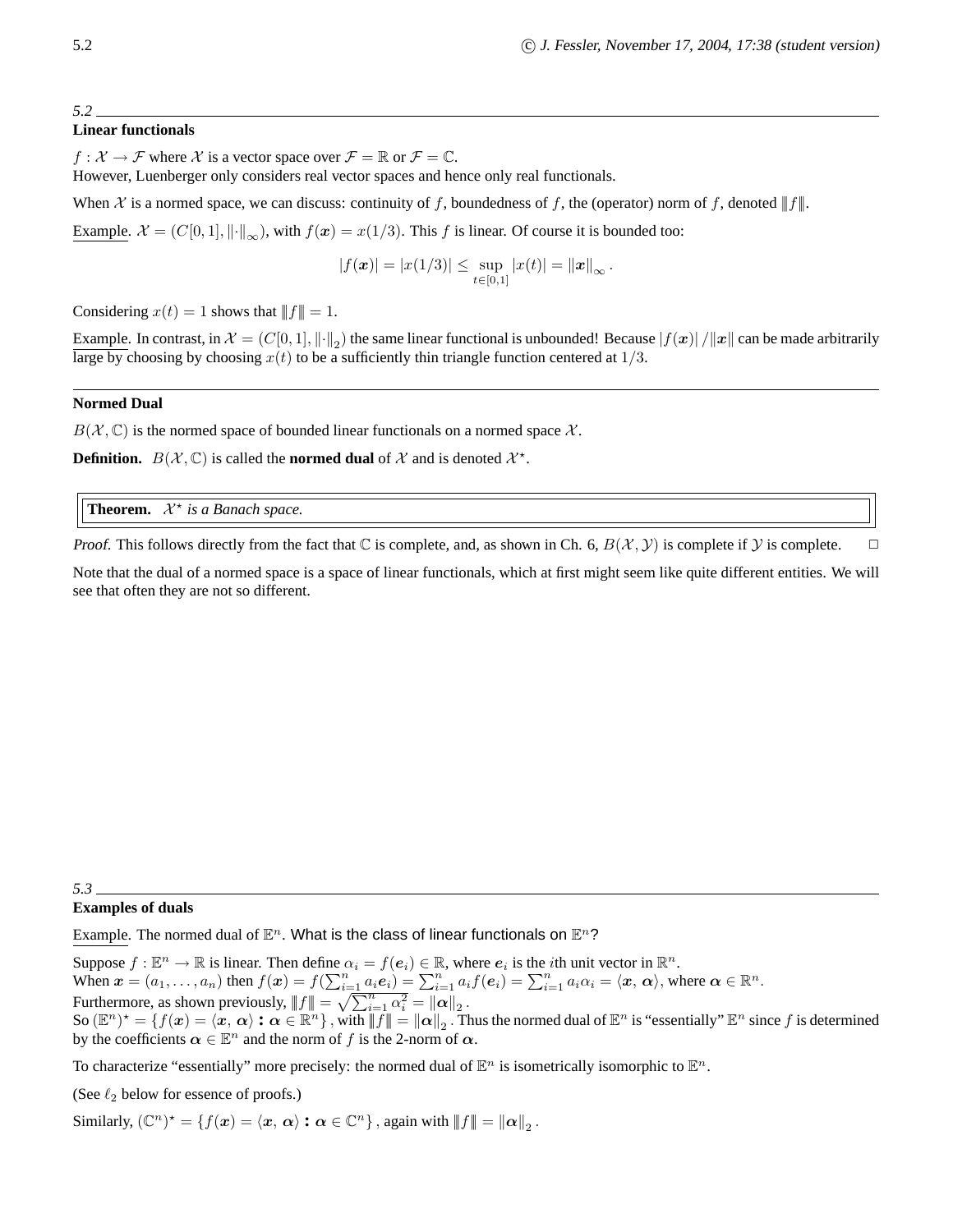. . . . . . . . . . . . . . . . . . . . . . . . . . . . . . . . . . . . . . . . . . . . . . . . . . . . . . . . . . . . . . . . . . . . . . . . . . . . . . . . . . . . . . . . . . . . . . . . . . . . . . . . . . . . . . . . . . . . . . Example. The dual of  $\ell_p$ ,  $1 \le p < \infty$  is (essentially)  $\ell_q$ , where  $1/p + 1/q = 1$ .

**Theorem.** (5.3-1) For 
$$
p \in [1, \infty)
$$
 and  $1/p + 1/q = 1$ :  
\n $f \in \ell_p^* = B(\ell_p, \mathbb{C}) \iff \forall x = (a_1, a_2, \ldots) \in \ell_p, f(x) = \sum_{i=1}^{\infty} \alpha_i a_i, \text{ where } y = \{\alpha_i\} \in \ell_q \text{ with } \alpha_i \in \mathbb{C}.$ 

*Furthermore,*  $\left\|f\right\| = \left\| \boldsymbol{y} \right\|_q$ .

Proof.

Recall  $\ell_p = \{x = (a_i) : \sum_{i=1}^{\infty} |a_i|^p < \infty, a_i \in \mathbb{C}\}, p \in [1, \infty)$ .

Claim 0. For  $p \in [1,\infty)$ ,  $\boldsymbol{x} = (a_i) \in \ell_p \Longrightarrow \boldsymbol{x} = \sum_{i=1}^{\infty} a_i \boldsymbol{e}_i$ , where  $\{\boldsymbol{e}_i\}$  denotes the usual unit vectors in  $\ell_p$ . Pf. Clearly  $\sum_{j=1}^{n} a_j e_j \in \ell_p$ , so

$$
\left\|\boldsymbol{x}-\sum_{j=1}^n a_j \boldsymbol{e}_j\right\|_p^p = \sum_{i=1}^\infty \left|a_i - \left[\sum_{j=1}^n a_j \boldsymbol{e}_j\right]_i\right|^p = \sum_{i=n+1}^\infty |a_i|^p \to 0 \text{ as } n \to \infty.
$$

Note. Claim 0 is *false* for  $p = \infty$ !

. . . . . . . . . . . . . . . . . . . . . . . . . . . . . . . . . . . . . . . . . . . . . . . . . . . . . . . . . . . . . . . . . . . . . . . . . . . . . . . . . . . . . . . . . . . . . . . . . . . . . . . . . . . . . . . . . . . . . . Claim 1.  $f \in \ell_p^* = B(\ell_p, \mathbb{C}) \implies f(\mathbf{x}) = \sum_{i=1}^{\infty} \alpha_i a_i$  where  $\mathbf{y} = {\alpha_i} \in \ell_q$ . Pf. Let  $\alpha_i = f(e_i)$ . For any  $x \in \ell_p$ , by continuity and linearity of  $f: f(x) = \sum_{i=1}^{\infty} a_i f(e_i) = \sum_{i=1}^{\infty} \alpha_i a_i$ . Consider first  $1 < p < \infty$ . For  $n \in \mathbb{N}$  define  $x_n = \sum_{i=1}^n |\alpha_i|^{q/p} \operatorname{sgn}(\alpha_i) e_i$ , where  $\operatorname{sgn}(\alpha) \triangleq \begin{cases} \alpha^* / |\alpha|, & \alpha \neq 0 \\ 0 & \alpha = 0 \end{cases}$ 0,  $\alpha = 0$ . Note  $\alpha$  sgn $(\alpha) = |\alpha|$ . Then  $||x_n||_p = \left(\sum_{i=1}^n |\alpha_i|^q\right)^{1/p}$  and  $f(x_n) = \sum_{i=1}^n |\alpha_i|^{q/p} \operatorname{sgn}(\alpha_i) f(e_i) = \sum_{i=1}^n |\alpha_i|^{q/p+1} = \sum_{i=1}^n |\alpha_i|^q$ . But since  $f \in B(\mathcal{X}, \mathbb{C}), |f(\boldsymbol{x}_n)| \leq ||f|| ||\boldsymbol{x}_n||_p$ , so  $\sum_{i=1}^n |\alpha_i|^q \leq ||f|| (\sum_{i=1}^n |\alpha_i|^q)^{1/p}$ . Rearranging:  $\left(\sum_{i=1}^n |\alpha_i|^q\right)^{1/q} \leq ||f||$ ,  $\forall n \in \mathbb{N}$ . Hence  $\mathbf{y} = (\alpha_1, \alpha_2, \ldots) \in \ell_q$  and  $||\mathbf{y}||_q \leq ||f||$ . For  $p = 1$  and  $q = \infty$  define  $x_n = \text{sgn}(\alpha_n) e_n$ . So  $||x_n||_p = |\text{sgn}(\alpha_n)| \leq 1$  and  $f(x_n) = \alpha_n \text{sgn}(\alpha_n) = |\alpha_n|$ . Thus  $|\alpha_n| = f(x_n) \leq ||f|| \, ||x_n||_p \leq ||f||$ , and hence  $y \in \ell_\infty$  and  $||y||_\infty \leq ||f||$ . Claim 2.  $\mathbf{y} = {\alpha_i} \in \ell_q \implies f_{\mathbf{y}}(\mathbf{x}) \triangleq \sum_{i=1}^{\infty} \alpha_i a_i \in B(\ell_p, \mathbb{C}) = \ell_p^*$  and  $||f_{\mathbf{y}}|| = ||\mathbf{y}||_q$ . Pf. For  $1 < p < \infty$ , by the Hölder inequality,  $|f_{\mathbf{y}}(x)| = |\sum_{i=1}^{\infty} \alpha_i a_i| \le ||\mathbf{y}||_q ||\mathbf{x}||_p$  so  $f_{\mathbf{y}} \in B(\mathcal{X}, \mathbb{C})$  and  $||f_{\mathbf{y}}|| \le ||\mathbf{y}||_q$ . Again we have  $f_{y}(e_i) = \alpha_i$ , so since analysis in Claim 1 applies since  $f_{y} \in \ell_p^*$ ,  $\|\dot{y}\|_q \le \|f_{y}\|$ , so we conclude  $||f_{y}|| = ||y||_q$ . For  $p = 1$  and  $q = \infty$ ,  $|f_{\boldsymbol{y}}(\boldsymbol{x})| = |\sum_{i=1}^{\infty} \alpha_i a_i| \leq \sum_{i=1}^{\infty} (\sup_j \alpha_j)|a_i| = ||\boldsymbol{y}||_{\infty} ||\boldsymbol{x}||_1$ , so  $f_{\boldsymbol{y}} \in B(\mathcal{X}, \mathbb{C})$  with  $||f_{\boldsymbol{y}}|| \leq ||\boldsymbol{y}||_{\infty}$ . Again we have  $f_y(e_i) = \alpha_i$ , so by the previous analysis,  $||y||_{\infty} \le ||f_y||$ , so we conclude  $||f_y|| = ||y||_{\infty}$ .

Remark. The above works for  $1 \le p < \infty$ . However, the dual of  $\ell_{\infty}$  is not  $\ell_1$ .

Remark. One can formalize "essentially" above by showing that  $\ell_p^*$  is **isometrically isomorphic** to  $\ell_q$  (homework). Most of the work is in the above theorem proof.

Example. By similar arguments, the dual of  $\mathcal{L}_p[0, 1]$  consists of functions of the form

$$
f(\boldsymbol{x}) = \int_0^1 x(t)y(t) \, \mathrm{d}t,
$$

where  $y \in \mathcal{L}_q[0,1]$  and  $1/p + 1/q = 1$ , for  $1 \le p < \infty$ . Thus the dual of  $\mathcal{L}_p$  is "essentially"  $\mathcal{L}_q$ .